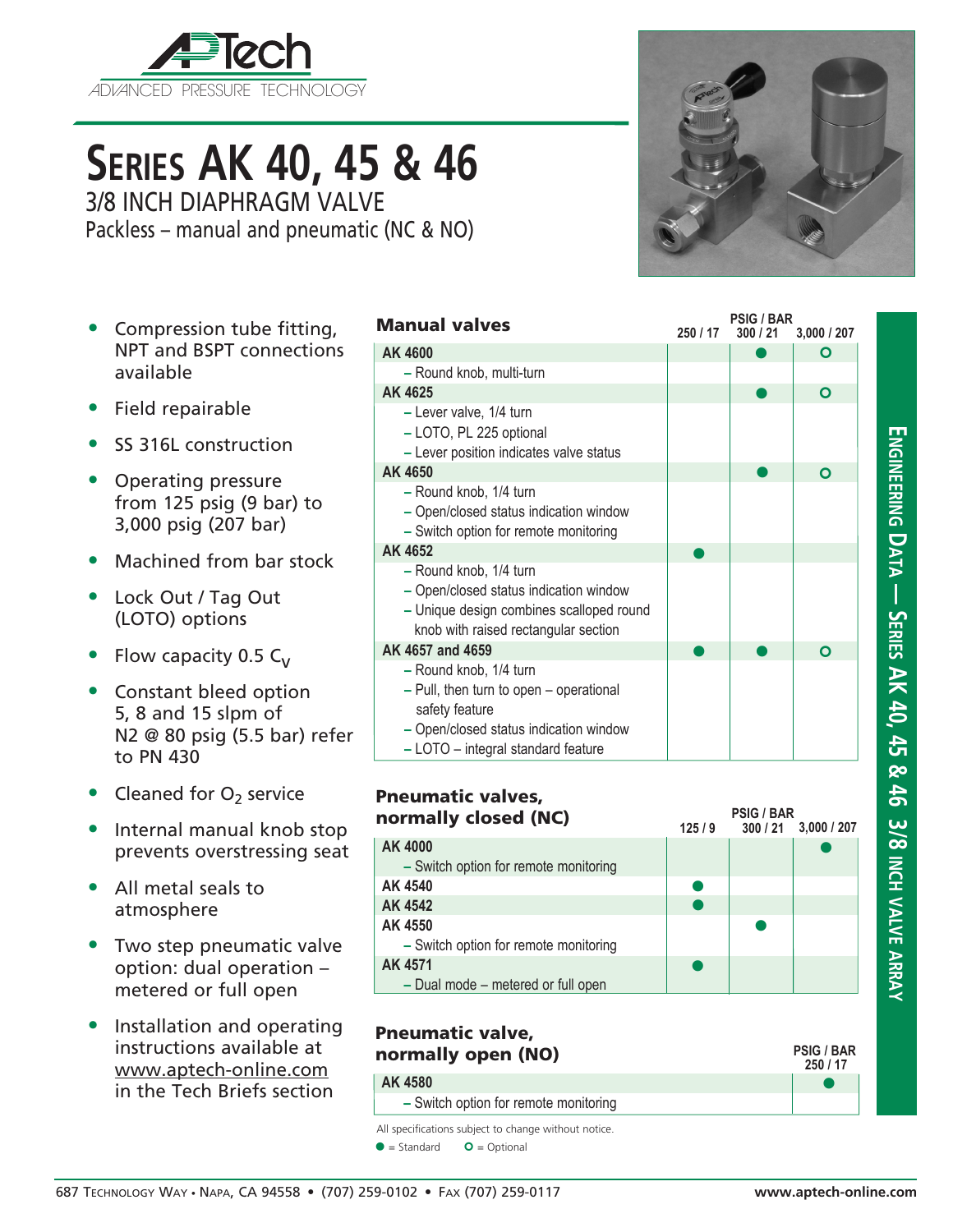# $H$  **igh purity ~ High value**

### Engineering Data — Manual valves

| Operating pressure       | AK 4600, 4625, 4650, 4657                  | Vacuum to 300 psig (21 bar); HR option 3,000 psig (207 bar) |
|--------------------------|--------------------------------------------|-------------------------------------------------------------|
|                          | AK 4652, 4659                              | Vacuum to 250 psig (17 bar)                                 |
| Flow coefficient $(C_v)$ | AK 4600, 4625, 4650, 4652<br>AK 4657, 4659 | $0.5$ (XT = 0.6)                                            |

### Engineering Data — Pneumatic valves

| Operating pressure       | AK 4540, 4542, 4571        | Vacuum to 125 psig (9 bar)     |
|--------------------------|----------------------------|--------------------------------|
|                          | AK 4580                    | Vacuum to 250 psig (17 bar)    |
|                          | AK 4550                    | Vacuum to 300 psig (21 bar)    |
|                          | AK 4000                    | Vacuum to 3,000 psig (207 bar) |
| Flow coefficient $(C_v)$ | AK 4540, 4550, 4571, 4580  | $0.5$ (X <sub>T</sub> = 0.6)   |
|                          | AK 4000                    | $0.35$ (X <sub>T</sub> = 0.6)  |
| <b>Status</b>            | AK 4000, 4540, 4550, 4552, | Normally closed (NC)           |
|                          | AK 4571                    |                                |
|                          | AK 4580                    | Normally open (NO)             |
| Actuation pressure       | AK 4540, 4550, 4571, 4580  | 70 to 110 psig (5 to 8 bar)    |
|                          | AK 4542                    | 60 to 110 psig (4 to 8 bar)    |
| Actuation port           | AK 4000, 4540, 4580        | 1/8 NPT, top port              |
|                          | AK 4542                    | M5, top port                   |
|                          | AK 4550, 4571              | M5, side port                  |

### Engineering Data — Other parameters all valves

| Inlet and outlet connectors | 3/8 inch compression, NPT or BSPT              |
|-----------------------------|------------------------------------------------|
| Internal volume             | $0.12$ in <sup>3</sup> (2.14 cm <sup>3</sup> ) |
| Operating temperature       | $-40^{\circ}$ to +160° F (-40° to 71° C)*      |
| Proof pressure              | 150% of operating pressures                    |
| <b>Burst pressure</b>       | 300% of operating pressures                    |
| Leak rate                   | $1 \times 10^{-9}$ sccs                        |

#### Engineering Data — Wetted materials all valves

| Body      | <b>SS 316L</b>             |
|-----------|----------------------------|
| Diaphragm | Ni-C0 alloy / UNS R30003   |
| Seat      | PCTFE (Polyimide optional) |

#### AK 4571 – Metered flow range tolerance at 80 psig  $N_2$  inlet, 0 psig outlet

| 10 to 20 slpm                  | $+/- 6$ slpm  |
|--------------------------------|---------------|
| $21$ to 50 slpm                | $+/- 10$ slpm |
| 51 to 100 slpm                 | $+/- 15$ slpm |
| 101 to 200 slpm                | $+/- 20$ slpm |
| 201 to 350 slpm (AK 4571 only) | $+/- 25$ slpm |

\*VS option 14º to 194ºF (-10º to + 90ºC). All specifications subject to change without notice.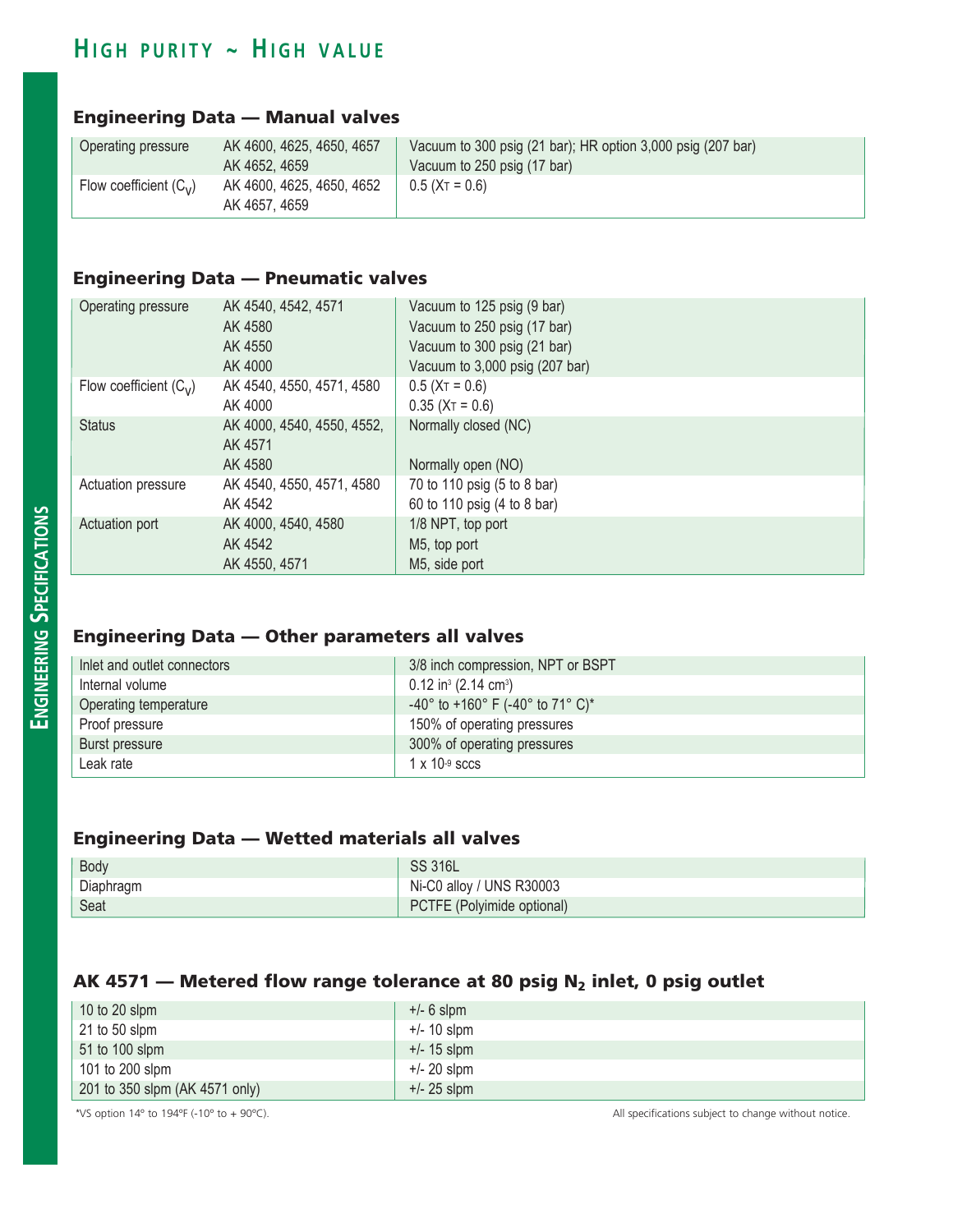











AK4657



|                   |       |  | D       |      | Η              |         | • All manual valves are shown in open position. |      |                                  |                                             |      |                                                        |  |
|-------------------|-------|--|---------|------|----------------|---------|-------------------------------------------------|------|----------------------------------|---------------------------------------------|------|--------------------------------------------------------|--|
| VALVE             | inch  |  | mm      |      | inch<br>mm     |         |                                                 |      | • All dimensions in inches (mm). |                                             |      |                                                        |  |
| AK4000            | ø1.98 |  | 50.3    |      | $-4.10$<br>104 |         |                                                 |      |                                  | • Metric dimensions are for reference only. |      |                                                        |  |
| AK4540            | ø1.46 |  | 37.1    |      | $-3.49$        |         |                                                 | 89   |                                  |                                             |      | • All specifications subject to change without notice. |  |
| AK4542            | ø1.57 |  | 40.0    |      | $-2.24$        |         |                                                 | 57   |                                  |                                             |      |                                                        |  |
| AK4550            | ø1.37 |  | 34.8    |      | $-3.28$        |         |                                                 | 83   |                                  |                                             |      |                                                        |  |
| AK4571            | ø1.72 |  | 43.7    |      | $-3.63$        |         |                                                 | 92   |                                  |                                             |      |                                                        |  |
| AK4580            | ø1.46 |  | 37.1    |      | $-3.17$        |         |                                                 | 81   |                                  |                                             |      |                                                        |  |
| AK4600            | ø2.12 |  | 53.8    |      | $-3.00$        |         |                                                 | 76   |                                  |                                             |      |                                                        |  |
| AK4625            | 2.04  |  |         | 51.8 |                | $-2.94$ |                                                 | 75   |                                  |                                             |      |                                                        |  |
| AK4650            | ø1.87 |  | 47.5    |      | $-3.02$        |         |                                                 | 77   |                                  |                                             |      |                                                        |  |
| AK4652            | ø1.50 |  | 38.1    |      | $-2.17$        |         |                                                 | 55   |                                  |                                             |      |                                                        |  |
| AK4657            | ø1.87 |  | 47.5    |      | $-3.60$        |         |                                                 | 91   |                                  |                                             |      |                                                        |  |
| AK4659            | ø1.30 |  | 33.0    |      | $-3.13$        |         | 80                                              |      |                                  |                                             |      |                                                        |  |
|                   |       |  |         |      |                |         |                                                 |      |                                  |                                             |      |                                                        |  |
|                   |       |  |         | A    |                |         |                                                 | B    |                                  |                                             | h    |                                                        |  |
| <b>CONNECTION</b> |       |  | inch    |      | mm             | inch    |                                                 | mm   |                                  | inch                                        | mm   |                                                        |  |
| 6Tx6T             |       |  | 1.12 SQ |      | 28.4           | 2.68    |                                                 | 68.1 |                                  | 0.44                                        | 11.2 |                                                        |  |
| 6Nx6N             |       |  | 1.12 SQ |      | 28.4           | 2.32    |                                                 | 58.9 |                                  | 0.44                                        | 11.2 |                                                        |  |
| 6BRNx6BRN         |       |  | 1.12 SQ |      | 28.4           | 2.32    |                                                 | 58.9 |                                  | 0.44                                        | 11.2 |                                                        |  |
| 6x6               |       |  | N/A     |      | N/A            | 2.32    |                                                 | 58.9 |                                  | 0.44                                        | 11.2 |                                                        |  |
| 6BRx6BR           |       |  | N/A     |      | N/A            | 2.32    |                                                 | 58.9 |                                  | 0.44                                        | 11.2 |                                                        |  |

|                   |         | A    |      | B    |      |      |
|-------------------|---------|------|------|------|------|------|
| <b>CONNECTION</b> | inch    | mm   | inch | mm   | inch | mm   |
| 6Tx6T             | 1.12 SQ | 28.4 | 2.68 | 68.1 | 0.44 | 11.2 |
| 6Nx6N             | 1.12 SQ | 28.4 | 2.32 | 58.9 | 0.44 | 11.2 |
| 6BRNx6BRN         | 1.12 SQ | 28.4 | 2.32 | 58.9 | 0.44 | 11.2 |
| 6x6               | N/A     | N/A  | 2.32 | 58.9 | 0.44 | 11.2 |
| 6BRx6BR           | N/A     | N/A  | 2.32 | 58.9 | 0.44 | 11.2 |

- 
- 
- 
-